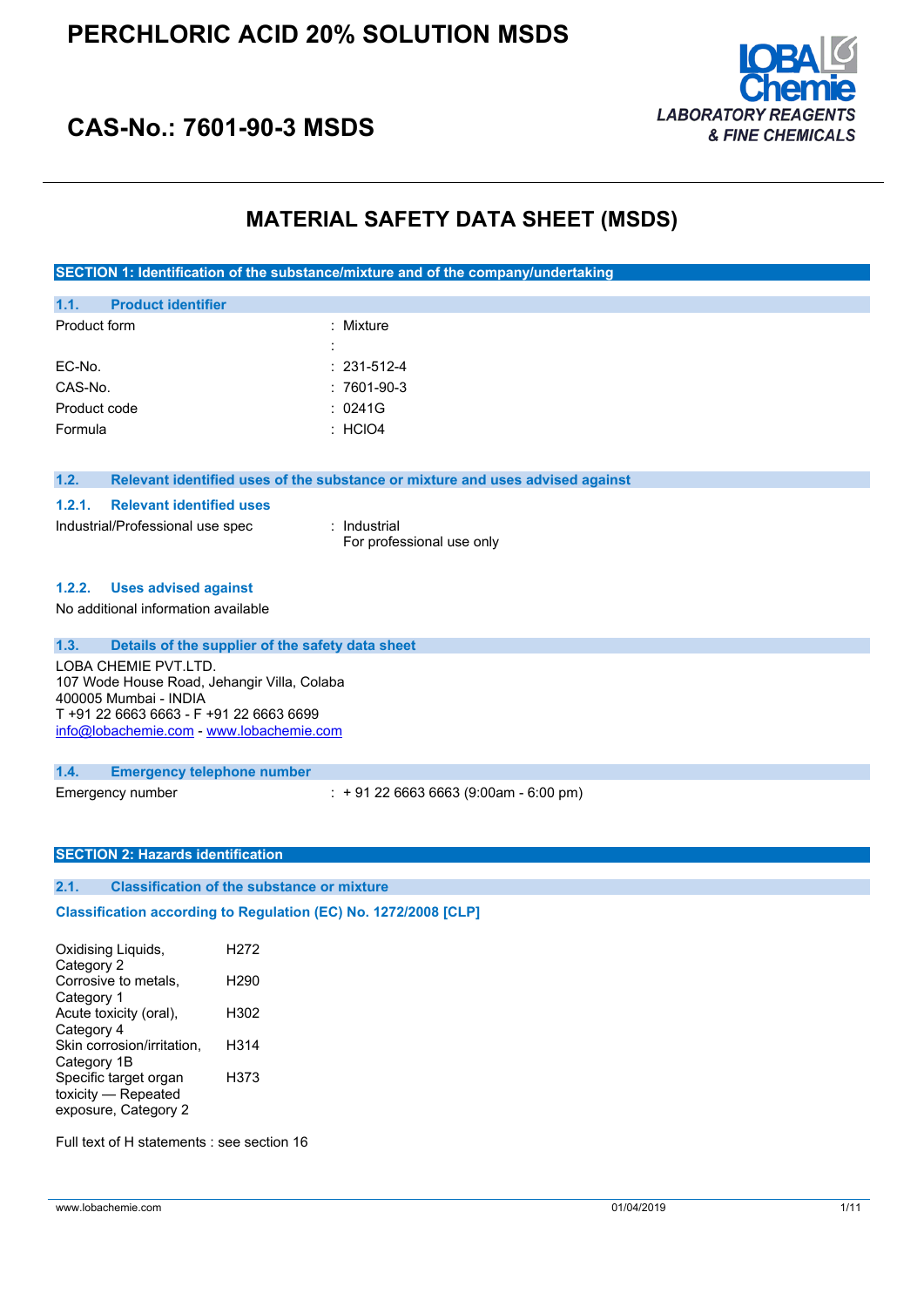#### **Adverse physicochemical, human health and environmental effects**

No additional information available

| 2.2. | <b>Label elements</b>                                      |                                                                                                                                                                 |       |       |                                                                                                                                                                                                                                                                                                                                                                                                                                                                                                                                                                                |  |
|------|------------------------------------------------------------|-----------------------------------------------------------------------------------------------------------------------------------------------------------------|-------|-------|--------------------------------------------------------------------------------------------------------------------------------------------------------------------------------------------------------------------------------------------------------------------------------------------------------------------------------------------------------------------------------------------------------------------------------------------------------------------------------------------------------------------------------------------------------------------------------|--|
|      | Labelling according to Regulation (EC) No. 1272/2008 [CLP] |                                                                                                                                                                 |       |       |                                                                                                                                                                                                                                                                                                                                                                                                                                                                                                                                                                                |  |
|      | Hazard pictograms (CLP)                                    |                                                                                                                                                                 |       |       |                                                                                                                                                                                                                                                                                                                                                                                                                                                                                                                                                                                |  |
|      |                                                            | GHS03                                                                                                                                                           | GHS05 | GHS07 | GHS08                                                                                                                                                                                                                                                                                                                                                                                                                                                                                                                                                                          |  |
|      | Signal word (CLP)                                          | : Danger                                                                                                                                                        |       |       |                                                                                                                                                                                                                                                                                                                                                                                                                                                                                                                                                                                |  |
|      | Hazard statements (CLP)                                    | : H272 - May intensify fire; oxidiser.<br>H290 - May be corrosive to metals.<br>H302 - Harmful if swallowed.<br>H314 - Causes severe skin burns and eye damage. |       |       | H373 - May cause damage to organs through prolonged or repeated exposure.                                                                                                                                                                                                                                                                                                                                                                                                                                                                                                      |  |
|      | Precautionary statements (CLP)                             | sources. No smoking.<br>P330 - Rinse mouth.<br>clothing. Rinse skin with water/shower.<br>breathing.                                                            |       |       | : P210 - Keep away from heat, hot surfaces, sparks, open flames and other ignition<br>P280 - Wear protective gloves, protective clothing, face protection, eye protection.<br>P301+P312 - IF SWALLOWED: Call a POISON CENTER/doctor if you feel unwell.<br>P303+P361+P353 - IF ON SKIN (or hair): Take off immediately all contaminated<br>P304+P340 - IF INHALED: Remove person to fresh air and keep comfortable for<br>P305+P351+P338 - IF IN EYES: Rinse cautiously with water for several minutes.<br>Remove contact lenses, if present and easy to do. Continue rinsing. |  |

#### **2.3. Other hazards**

No additional information available

|      | <b>SECTION 3: Composition/information on ingredients</b> |
|------|----------------------------------------------------------|
| 3.1. | <b>Substances</b>                                        |
|      | Not applicable                                           |

**3.2. Mixtures**

| <b>Name</b>            | <b>Product identifier</b>                                              | $\frac{0}{2}$ | <b>Classification according</b><br>to Regulation (EC) No.<br>1272/2008 [CLP]                        |
|------------------------|------------------------------------------------------------------------|---------------|-----------------------------------------------------------------------------------------------------|
| ACETIC ACID GLACIAL AR | (CAS-No.) 64-19-7<br>(EC-No.) 200-580-7<br>(EC Index-No.) 607-002-00-6 | 80            | Flam. Lig. 3, H226<br>Acute Tox. 4 (Inhalation).<br>H332<br>Skin Corr. 1A, H314<br>Eye Dam. 1, H318 |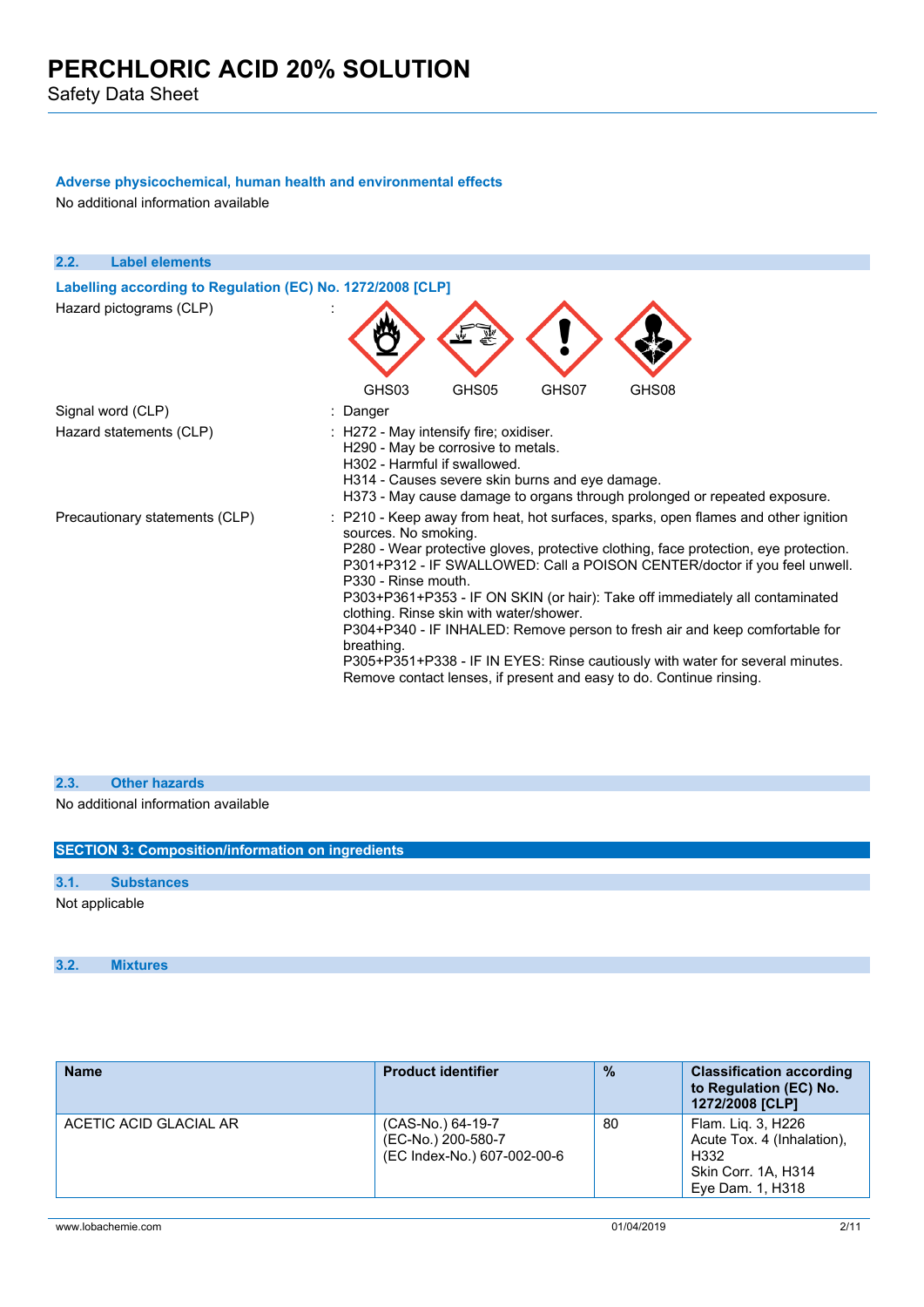Safety Data Sheet

| $\mathbf{r}$<br>acio<br>mioric | 20<br>າ1-90-ພ<br>7601<br>.Nr<br>--<br>$\sim$ | ി31ച<br>Skir<br>1Б<br>. .orr<br>ື |
|--------------------------------|----------------------------------------------|-----------------------------------|
|--------------------------------|----------------------------------------------|-----------------------------------|

Full text of H-statements: see section 16

| <b>SECTION 4: First aid measures</b>                                |                                                                                                                                                                    |
|---------------------------------------------------------------------|--------------------------------------------------------------------------------------------------------------------------------------------------------------------|
| 4.1.<br><b>Description of first aid measures</b>                    |                                                                                                                                                                    |
| First-aid measures after inhalation                                 | : Remove person to fresh air and keep comfortable for breathing. Immediately call a<br>POISON CENTER/doctor.                                                       |
| First-aid measures after skin contact                               | : Take off immediately all contaminated clothing. Wash with plenty of water/<br>Immediately call a POISON CENTER/doctor.                                           |
| First-aid measures after eye contact                                | : Rinse cautiously with water for several minutes. Remove contact lenses, if present<br>and easy to do. Continue rinsing. Immediately call a POISON CENTER/doctor. |
| First-aid measures after ingestion                                  | : Rinse mouth. Do NOT induce vomiting. Immediately call a POISON CENTER/doctor.                                                                                    |
| 4.2.<br>Most important symptoms and effects, both acute and delayed |                                                                                                                                                                    |
| Symptoms/effects                                                    | : Causes severe skin burns and eye damage. May cause damage to organs.                                                                                             |
| Symptoms/effects after ingestion                                    | : Harmful if swallowed.                                                                                                                                            |
| 4.3.                                                                | Indication of any immediate medical attention and special treatment needed                                                                                         |
| Treat symptomatically.                                              |                                                                                                                                                                    |
| <b>SECTION 5: Firefighting measures</b>                             |                                                                                                                                                                    |
| 5.1.<br><b>Extinguishing media</b>                                  |                                                                                                                                                                    |
| Suitable extinguishing media                                        | : Carbon dioxide. Dry powder. Foam. Water spray.                                                                                                                   |
| Unsuitable extinguishing media                                      | : Do not use extinguishing media containing water.                                                                                                                 |
|                                                                     |                                                                                                                                                                    |
| 5.2.<br>Special hazards arising from the substance or mixture       |                                                                                                                                                                    |
| Fire hazard                                                         | : May intensify fire; oxidiser.                                                                                                                                    |
| Explosion hazard                                                    | : May cause fire or explosion; strong oxidiser.                                                                                                                    |
| 5.3.<br><b>Advice for firefighters</b>                              |                                                                                                                                                                    |
| Protection during firefighting                                      | Do not enter fire area without proper protective equipment, including respiratory<br>protection.                                                                   |
| <b>SECTION 6: Accidental release measures</b>                       |                                                                                                                                                                    |
| 6.1.                                                                | Personal precautions, protective equipment and emergency procedures                                                                                                |
| General measures                                                    | : Remove ignition sources. No open flames. No smoking.                                                                                                             |
|                                                                     |                                                                                                                                                                    |
| 6.1.1.<br>For non-emergency personnel                               |                                                                                                                                                                    |
| <b>Emergency procedures</b>                                         | : Evacuate unnecessary personnel.                                                                                                                                  |
| For emergency responders<br>6.1.2.                                  |                                                                                                                                                                    |
| Protective equipment                                                | : Use personal protective equipment as required.                                                                                                                   |
| <b>Emergency procedures</b>                                         | : Ventilate area.                                                                                                                                                  |
| <b>Environmental precautions</b><br>6.2.                            |                                                                                                                                                                    |
| Avoid release to the environment.                                   |                                                                                                                                                                    |
| Methods and material for containment and cleaning up<br>6.3.        |                                                                                                                                                                    |
| Methods for cleaning up                                             | : On land, sweep or shovel into suitable containers. Collect spillage.                                                                                             |
| <b>Reference to other sections</b><br>6.4.                          |                                                                                                                                                                    |
| No additional information available                                 |                                                                                                                                                                    |
| www.lobachemie.com                                                  | 01/04/2019<br>3/11                                                                                                                                                 |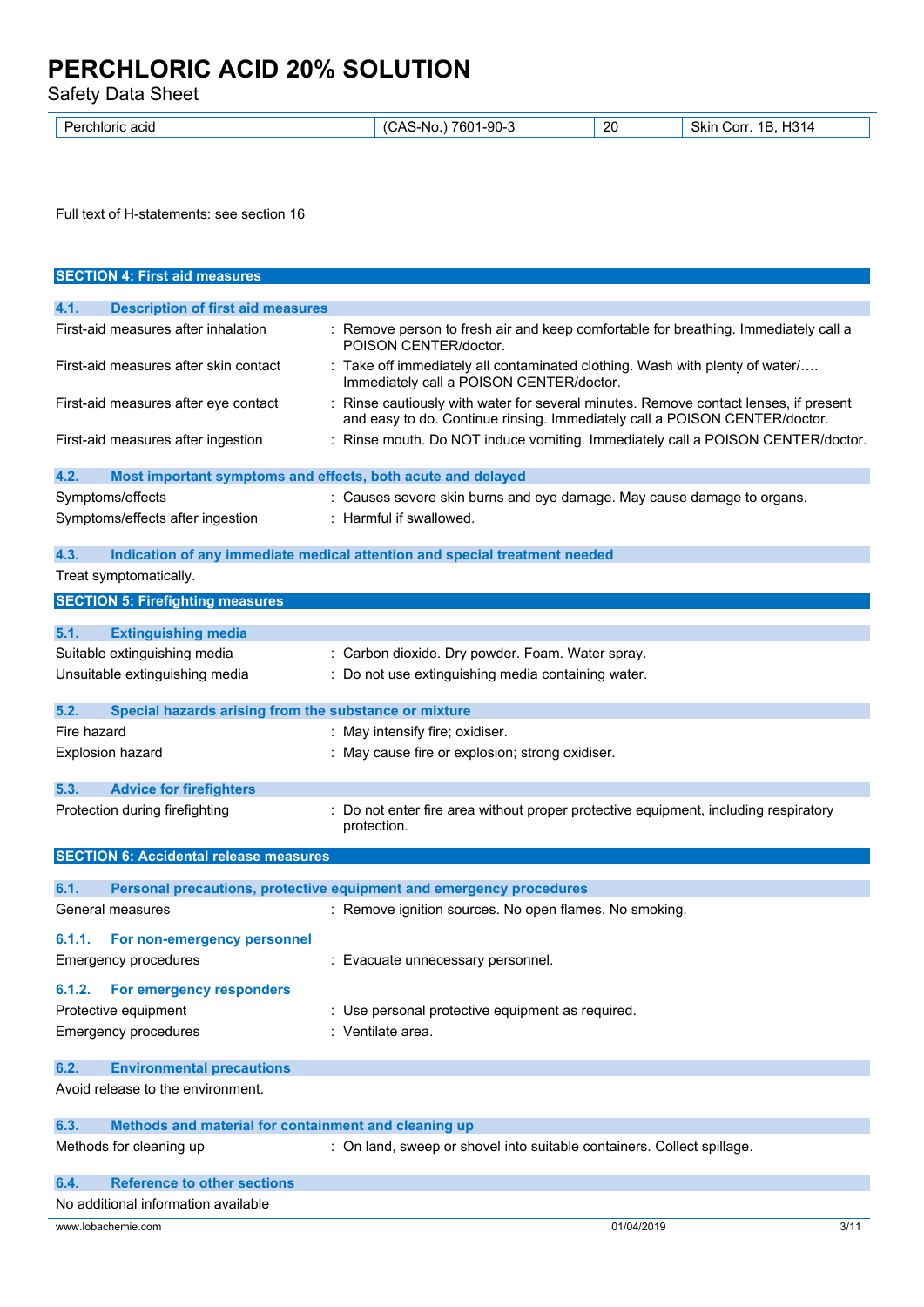Safety Data Sheet

| <b>SECTION 7: Handling and storage</b>                               |                                                                                                                                                                                   |  |  |
|----------------------------------------------------------------------|-----------------------------------------------------------------------------------------------------------------------------------------------------------------------------------|--|--|
| 7.1.<br><b>Precautions for safe handling</b>                         |                                                                                                                                                                                   |  |  |
| Additional hazards when processed                                    | : May be corrosive to metals.                                                                                                                                                     |  |  |
| Precautions for safe handling                                        | : Avoid contact with skin and eyes. Do not breathe vapours. Provide good ventilation<br>in process area to prevent formation of vapour.                                           |  |  |
| Hygiene measures                                                     | : Wash hands and other exposed areas with mild soap and water before eating,<br>drinking or smoking and when leaving work. Do not eat, drink or smoke when using<br>this product. |  |  |
| 7.2.<br>Conditions for safe storage, including any incompatibilities |                                                                                                                                                                                   |  |  |
| Technical measures                                                   | : Use only non-sparking tools. Ground/bond container and receiving equipment.                                                                                                     |  |  |
| Storage conditions                                                   | : Keep in fireproof place. Keep container tightly closed.                                                                                                                         |  |  |
| Incompatible materials                                               | $:$ Heat sources.                                                                                                                                                                 |  |  |
| 7.3.<br><b>Specific end use(s)</b>                                   |                                                                                                                                                                                   |  |  |
| No additional information available                                  |                                                                                                                                                                                   |  |  |
| <b>SECTION 8: Exposure controls/personal protection</b>              |                                                                                                                                                                                   |  |  |
|                                                                      |                                                                                                                                                                                   |  |  |
| 8.1.<br><b>Control parameters</b>                                    |                                                                                                                                                                                   |  |  |

No additional information available

| : Protective gloves                                                |  |  |
|--------------------------------------------------------------------|--|--|
| Chemical goggles or face shield                                    |  |  |
| : Wear suitable protective clothing                                |  |  |
| : [In case of inadequate ventilation] wear respiratory protection. |  |  |
| <b>SECTION 9: Physical and chemical properties</b>                 |  |  |
| Information on basic physical and chemical properties              |  |  |
| : Liquid                                                           |  |  |
| Colourless.                                                        |  |  |
| odourless.                                                         |  |  |
| : No data available                                                |  |  |
| No data available                                                  |  |  |
| Relative evaporation rate (butylacetate=1)<br>: No data available  |  |  |
| No data available<br>÷                                             |  |  |
| : No data available                                                |  |  |
| : No data available                                                |  |  |
| : 104 $^{\circ}$ C                                                 |  |  |
| : No data available                                                |  |  |
|                                                                    |  |  |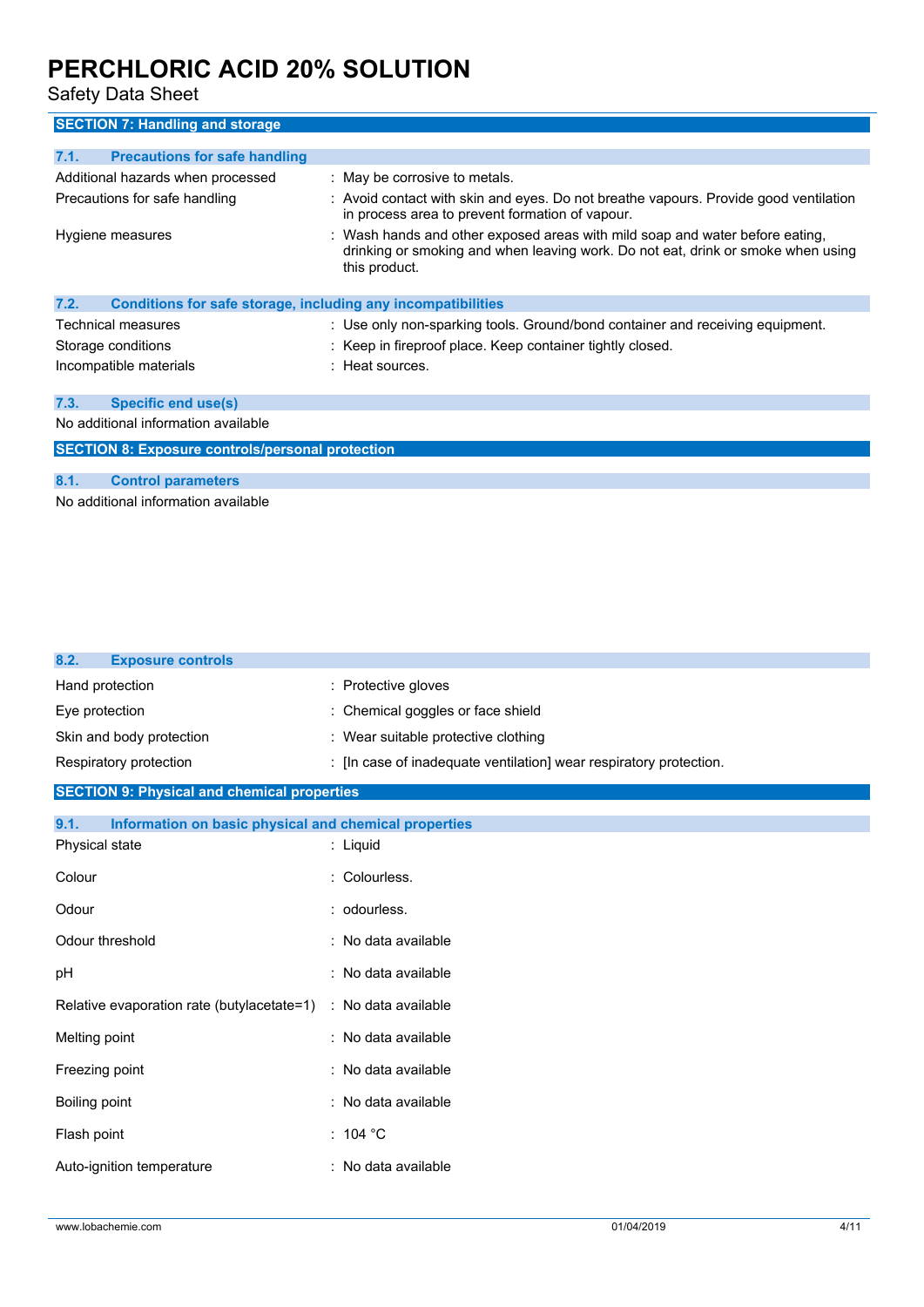### Safety Data Sheet

| Decomposition temperature        | : No data available                             |
|----------------------------------|-------------------------------------------------|
| Flammability (solid, gas)        | : No data available                             |
| Vapour pressure                  | : No data available                             |
| Relative vapour density at 20 °C | : No data available                             |
| Relative density                 | : No data available                             |
| Density<br>Solubility            | : 1.12 g/cm <sup>3</sup><br>: No data available |
| Log Pow                          | : No data available                             |
| Viscosity, kinematic             | : No data available                             |
| Viscosity, dynamic               | : No data available                             |
| <b>Explosive properties</b>      | : No data available                             |
| Oxidising properties             | : No data available                             |
| <b>Explosive limits</b>          | : No data available                             |

| <b>Other information</b><br>9.2.                     |
|------------------------------------------------------|
| No additional information available                  |
| <b>SECTION 10: Stability and reactivity</b>          |
|                                                      |
| 10.1.<br><b>Reactivity</b>                           |
| Thermal decomposition generates : Corrosive vapours. |
| 10.2.<br><b>Chemical stability</b>                   |
| Stable under normal conditions.                      |
| 10.3.<br><b>Possibility of hazardous reactions</b>   |
| No additional information available                  |
| <b>Conditions to avoid</b><br>10.4.                  |
| Heat. Open flame. Sparks.                            |
| 10.5.<br><b>Incompatible materials</b>               |
| Strong acids. Strong bases.                          |
| 10.6.<br><b>Hazardous decomposition products</b>     |
| No additional information available                  |
| <b>SECTION 11: Toxicological information</b>         |

**11.1. Information on toxicological effects** Acute toxicity **in the same of the Caucase** of Cral: Harmful if swallowed. ATE CLP (oral) 600 mg/kg bodyweight Skin corrosion/irritation : Causes severe skin burns and eye damage. Serious eye damage/irritation : Serious eye damage, category 1, implicit Respiratory or skin sensitisation : Not classified Germ cell mutagenicity **in the COV** classified Carcinogenicity **Carcinogenicity** : Not classified

www.lobachemie.com 61/04/2019 5/11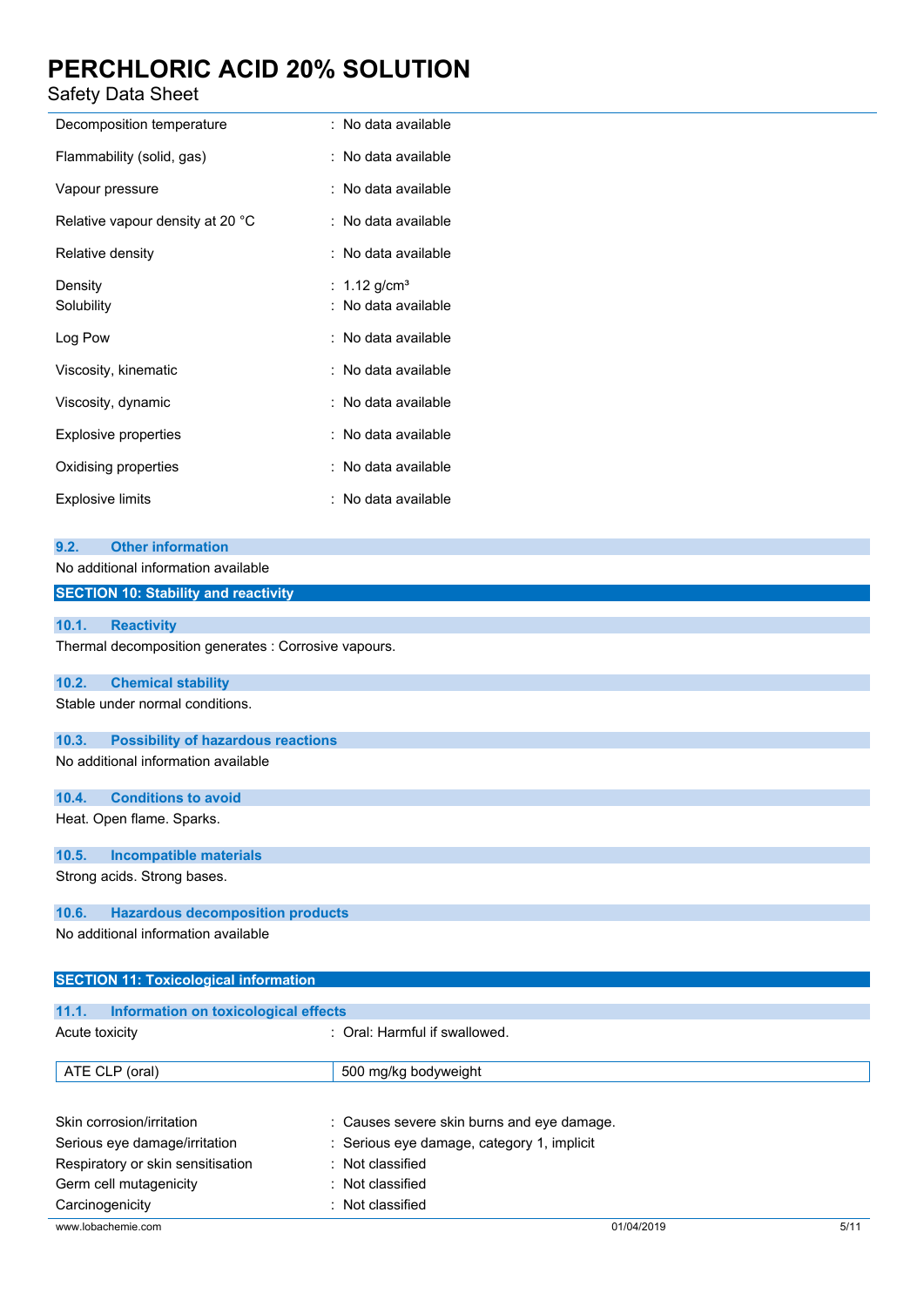Safety Data Sheet

| Reproductive toxicity<br>STOT-single exposure | : Not classified<br>: Not classified                                 |
|-----------------------------------------------|----------------------------------------------------------------------|
| STOT-repeated exposure                        | : May cause damage to organs through prolonged or repeated exposure. |
| Aspiration hazard                             | : Not classified                                                     |

#### **SECTION 12: Ecological information**

#### **12.1. Toxicity**

No additional information available

#### **12.2. Persistence and degradability**

| <b>ACETIC ACID GLACIAL AR (64-19-7)</b> |                                  |                  |  |  |
|-----------------------------------------|----------------------------------|------------------|--|--|
| Persistence and degradability           |                                  | Not established. |  |  |
|                                         |                                  |                  |  |  |
| 12.3.                                   | <b>Bioaccumulative potential</b> |                  |  |  |

| <b>ACETIC ACID GLACIAL AR (64-19-7)</b> |                  |  |
|-----------------------------------------|------------------|--|
| ∟og Pow                                 | 0.17             |  |
| . Bioaccumulative potential             | Not established. |  |

#### **12.4. Mobility in soil**

No additional information available

#### **12.5. Results of PBT and vPvB assessment**

No additional information available

#### **12.6. Other adverse effects**

No additional information available

#### **SECTION 13: Disposal considerations 13.1. Waste treatment methods** Product/Packaging disposal recommendations : Dispose of contents/container to hazardous or special waste collection point, in accordance with local, regional, national and/or international regulation. **SECTION 14: Transport information**

In accordance with ADR / RID / IMDG / IATA / ADN

| 14.1.         | UN number     |        |
|---------------|---------------|--------|
| UN-No. (ADR)  |               | : 1802 |
|               | UN-No. (IMDG) | : 1802 |
| UN-No. (IATA) |               | : 1802 |
|               |               |        |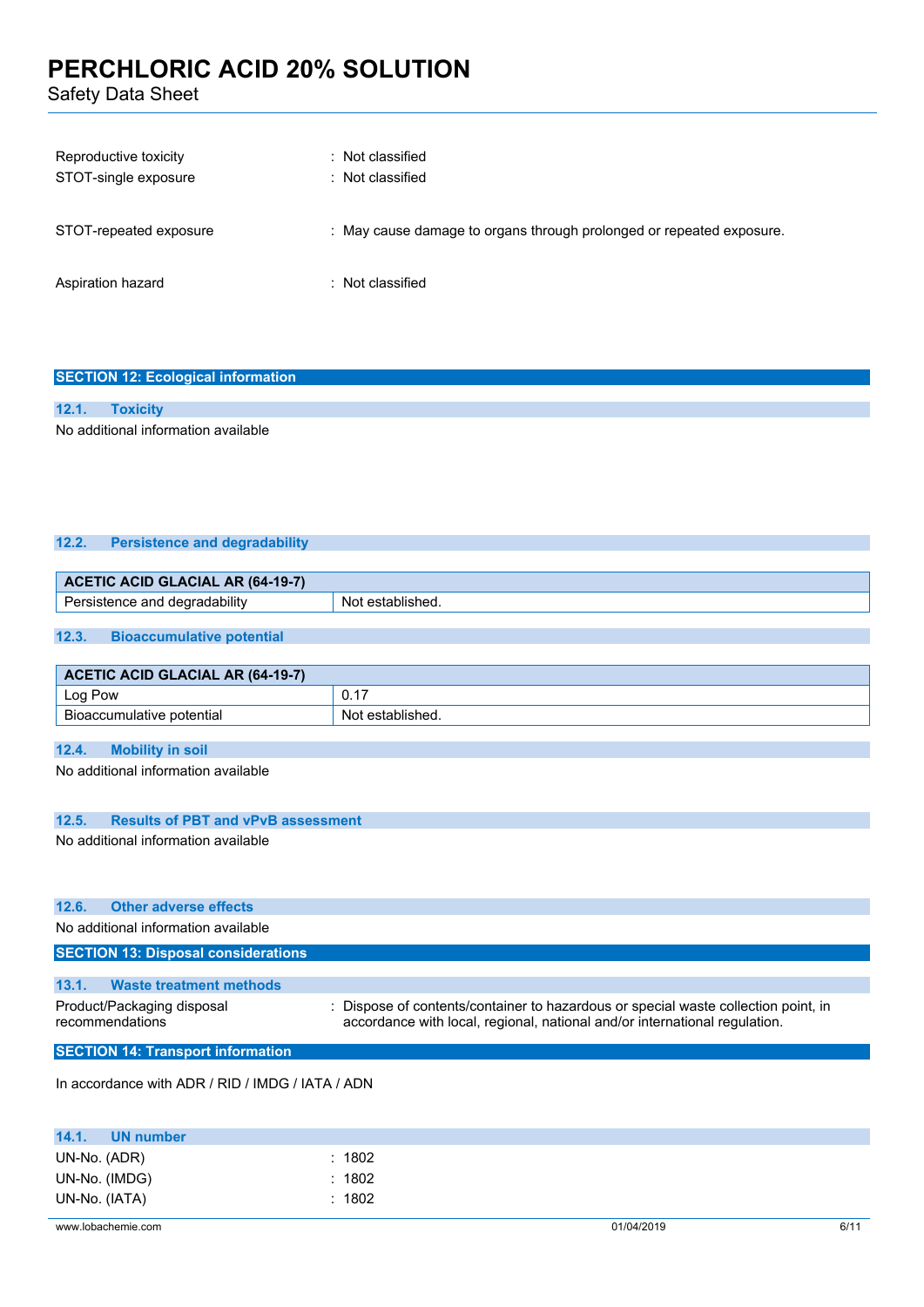Safety Data Sheet

| Safety Data Sheet                                                                                                                                                                                                                                                                                                                                              |                                                                                                                                                                                                                                                                                                                          |
|----------------------------------------------------------------------------------------------------------------------------------------------------------------------------------------------------------------------------------------------------------------------------------------------------------------------------------------------------------------|--------------------------------------------------------------------------------------------------------------------------------------------------------------------------------------------------------------------------------------------------------------------------------------------------------------------------|
| UN-No. (ADN)<br>UN-No. (RID)                                                                                                                                                                                                                                                                                                                                   | : 1802<br>: 1802                                                                                                                                                                                                                                                                                                         |
| 14.2.<br><b>UN proper shipping name</b>                                                                                                                                                                                                                                                                                                                        |                                                                                                                                                                                                                                                                                                                          |
| Proper Shipping Name (ADR)<br>Proper Shipping Name (IMDG)<br>Proper Shipping Name (IATA)<br>Proper Shipping Name (ADN)<br>Proper Shipping Name (RID)<br>Transport document description (ADR)<br>Transport document description (IMDG)<br>Transport document description (IATA)<br>Transport document description (ADN)<br>Transport document description (RID) | : PERCHLORIC ACID<br>PERCHLORIC ACID<br>Perchloric acid<br>: PERCHLORIC ACID<br>: PERCHLORIC ACID<br>: UN 1802 PERCHLORIC ACID, 8 (5.1), II, (E)<br>: UN 1802 PERCHLORIC ACID, 8 (5.1), II<br>: UN 1802 Perchloric acid, 8 (5.1), II<br>: UN 1802 PERCHLORIC ACID, 8 (5.1), II<br>: UN 1802 PERCHLORIC ACID, 8 (5.1), II |
| 14.3.<br><b>Transport hazard class(es)</b>                                                                                                                                                                                                                                                                                                                     |                                                                                                                                                                                                                                                                                                                          |
| <b>ADR</b><br>Transport hazard class(es) (ADR)<br>Danger labels (ADR)                                                                                                                                                                                                                                                                                          | : 8(5.1)<br>: 8, 5.1                                                                                                                                                                                                                                                                                                     |
| <b>IMDG</b>                                                                                                                                                                                                                                                                                                                                                    |                                                                                                                                                                                                                                                                                                                          |
| Transport hazard class(es) (IMDG)<br>Danger labels (IMDG)                                                                                                                                                                                                                                                                                                      | : 8(5.1)<br>: 8, 5.1                                                                                                                                                                                                                                                                                                     |
| <b>IATA</b>                                                                                                                                                                                                                                                                                                                                                    |                                                                                                                                                                                                                                                                                                                          |
| Transport hazard class(es) (IATA)<br>Hazard labels (IATA)                                                                                                                                                                                                                                                                                                      | : 8(5.1)<br>: 8, 5.1                                                                                                                                                                                                                                                                                                     |
|                                                                                                                                                                                                                                                                                                                                                                |                                                                                                                                                                                                                                                                                                                          |
| <b>ADN</b><br>Transport hazard class(es) (ADN)<br>Danger labels (ADN)                                                                                                                                                                                                                                                                                          | : 8(5.1)<br>: 8, 5.1                                                                                                                                                                                                                                                                                                     |
|                                                                                                                                                                                                                                                                                                                                                                |                                                                                                                                                                                                                                                                                                                          |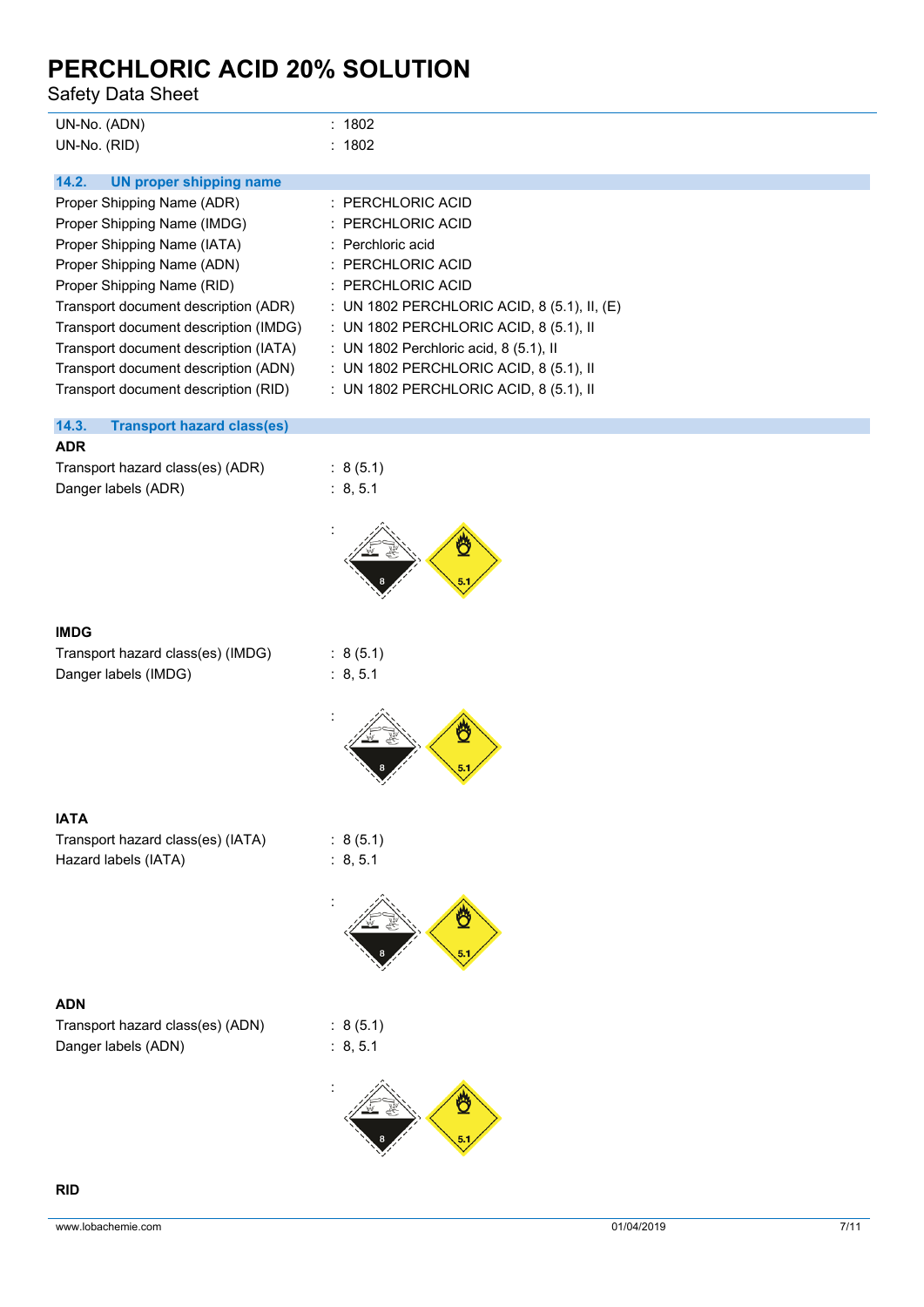Safety Data Sheet

| Transport hazard class(es) (RID)      | : 8(5.1)                                 |
|---------------------------------------|------------------------------------------|
| Danger labels (RID)                   | : 8, 5.1                                 |
|                                       |                                          |
|                                       | Ö                                        |
| 14.4.<br><b>Packing group</b>         |                                          |
| Packing group (ADR)                   | $\mathbb{Z}^{\mathbb{Z}}$                |
| Packing group (IMDG)                  | $\mathbb{Z}^{\mathbb{Z}}$                |
| Packing group (IATA)                  | $\therefore$ 11                          |
| Packing group (ADN)                   | $\mathbb{Z}^{\mathbb{Z}}$                |
| Packing group (RID)                   | $\mathbb{Z}^{\mathbb{Z}}$                |
|                                       |                                          |
| 14.5.<br><b>Environmental hazards</b> |                                          |
| Dangerous for the environment         | : No                                     |
| Marine pollutant                      | : No                                     |
| Other information                     | : No supplementary information available |

#### $14.6.$ **14.6. Special precautions for user**

| - Overland transport                                                       |                |                   |
|----------------------------------------------------------------------------|----------------|-------------------|
| Classification code (ADR)                                                  |                | CO <sub>1</sub>   |
| Special provisions (ADR)                                                   |                | 522               |
| Limited quantities (ADR)                                                   |                | 11                |
| Excepted quantities (ADR)                                                  |                | E <sub>0</sub>    |
| Packing instructions (ADR)                                                 |                | P001, IBC02       |
| Mixed packing provisions (ADR)                                             |                | MP <sub>3</sub>   |
| Portable tank and bulk container<br>instructions (ADR)                     |                | : T7              |
| Portable tank and bulk container special<br>provisions (ADR)               |                | TP <sub>2</sub>   |
| Tank code (ADR)                                                            |                | L4BN              |
| Vehicle for tank carriage                                                  |                | AT                |
| Transport category (ADR)                                                   |                | $\overline{2}$    |
| Special provisions for carriage - Loading,<br>unloading and handling (ADR) |                | $\therefore$ CV24 |
| Hazard identification number (Kemler No.)                                  | $\ddot{\cdot}$ | 85                |
|                                                                            |                |                   |
| Orange plates                                                              | $\ddot{\cdot}$ | 85                |
|                                                                            |                | 1802              |
| Tunnel restriction code (ADR)                                              |                | : E               |
| EAC code                                                                   |                | 2P                |
| - Transport by sea                                                         |                |                   |
| Packing instructions (IMDG)                                                |                | P001              |
| IBC packing instructions (IMDG)                                            |                | IBC02             |
| Tank instructions (IMDG)                                                   |                | T7                |
| Tank special provisions (IMDG)                                             |                | TP <sub>2</sub>   |
| EmS-No. (Fire)                                                             |                | : F-H             |
| EmS-No. (Spillage)                                                         |                | $S-Q$             |
| Stowage category (IMDG)                                                    | ÷              | C                 |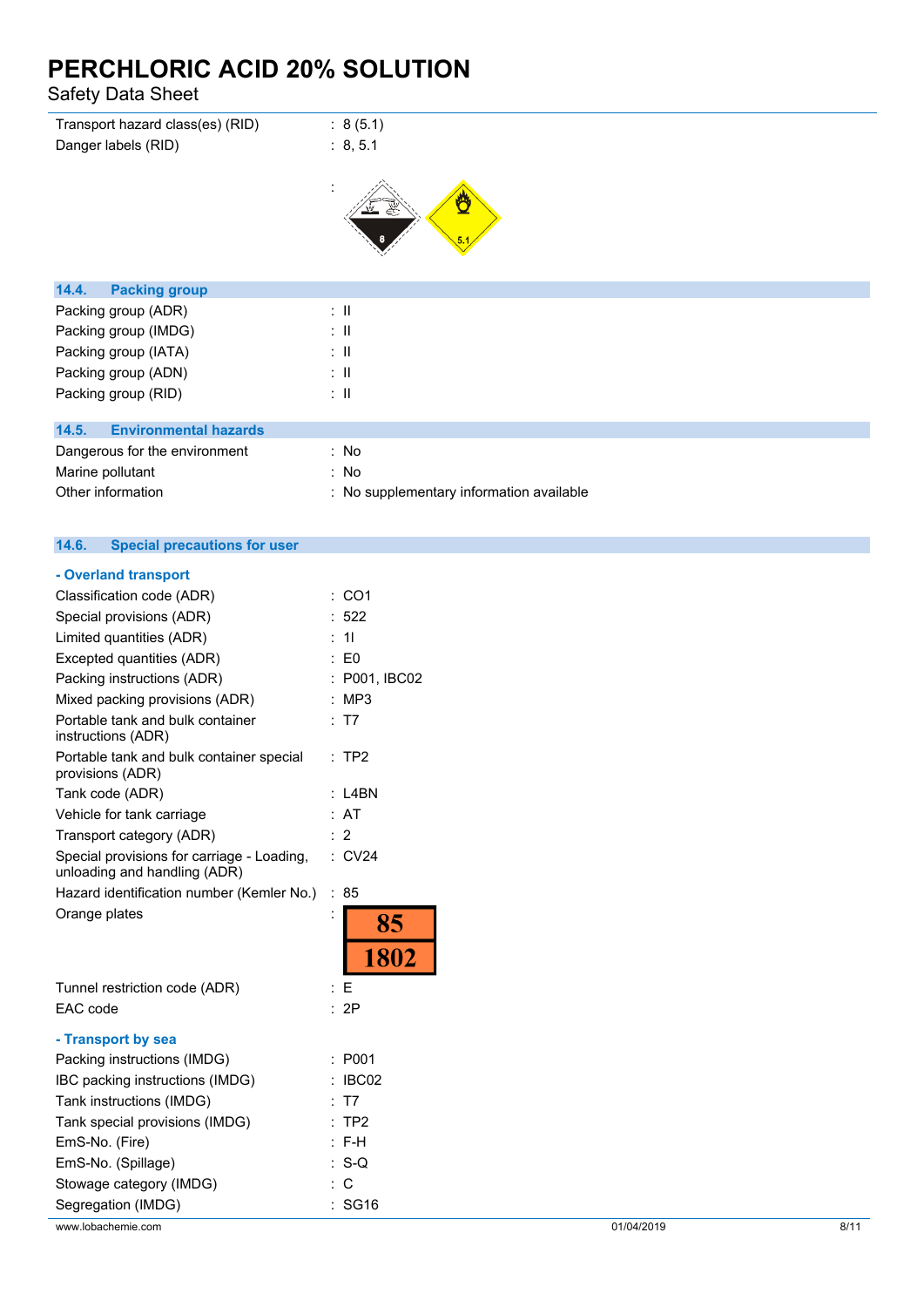Safety Data Sheet

| Properties and observations (IMDG)                                         | : Colourless liquid. Oxidant. Highly corrosive to most metals. |
|----------------------------------------------------------------------------|----------------------------------------------------------------|
| MFAG-No                                                                    | : 140                                                          |
| - Air transport                                                            |                                                                |
| PCA Excepted quantities (IATA)                                             | $\therefore$ EO                                                |
| PCA Limited quantities (IATA)                                              | : Forbidden                                                    |
| PCA limited quantity max net quantity<br>(IATA)                            | : Forbidden                                                    |
| PCA packing instructions (IATA)                                            | : Forbidden                                                    |
| PCA max net quantity (IATA)                                                | : Forbidden                                                    |
| CAO packing instructions (IATA)                                            | : 855                                                          |
| CAO max net quantity (IATA)                                                | : 30L                                                          |
| Special provisions (IATA)                                                  | : A1                                                           |
| ERG code (IATA)                                                            | : 8X                                                           |
| - Inland waterway transport                                                |                                                                |
| Classification code (ADN)                                                  | $\therefore$ CO1                                               |
| Special provisions (ADN)                                                   | $\therefore$ 522                                               |
| Limited quantities (ADN)                                                   | : 1L                                                           |
| Excepted quantities (ADN)                                                  | $\therefore$ EO                                                |
| Equipment required (ADN)                                                   | $:$ PP, EP                                                     |
| Number of blue cones/lights (ADN)                                          | $\therefore$ 0                                                 |
| - Rail transport                                                           |                                                                |
| Classification code (RID)                                                  | : CO1                                                          |
| Special provisions (RID)                                                   | : 522                                                          |
| Limited quantities (RID)                                                   | : 1L                                                           |
| Excepted quantities (RID)                                                  | $\therefore$ EO                                                |
| Packing instructions (RID)                                                 | : P001, IBCO2                                                  |
| Mixed packing provisions (RID)                                             | : MP3                                                          |
| Portable tank and bulk container<br>instructions (RID)                     | : T7                                                           |
| Portable tank and bulk container special<br>provisions (RID)               | :TP2                                                           |
| Tank codes for RID tanks (RID)                                             | : L4BN                                                         |
| Transport category (RID)                                                   | : 2                                                            |
| Special provisions for carriage - Loading,<br>unloading and handling (RID) | : CW24                                                         |
| Colis express (express parcels) (RID)                                      | : CE6                                                          |
| Hazard identification number (RID)                                         | : 85                                                           |
|                                                                            |                                                                |

#### **14.7. Transport in bulk according to Annex II of MARPOL 73/78 and the IBC Code**

Not applicable

**SECTION 15: Regulatory information**

**15.1. Safety, health and environmental regulations/legislation specific for the substance or mixture**

#### **15.1.1. EU-Regulations**

Contains no REACH substances with Annex XVII restrictions Contains no substance on the REACH candidate list

Contains no REACH Annex XIV substances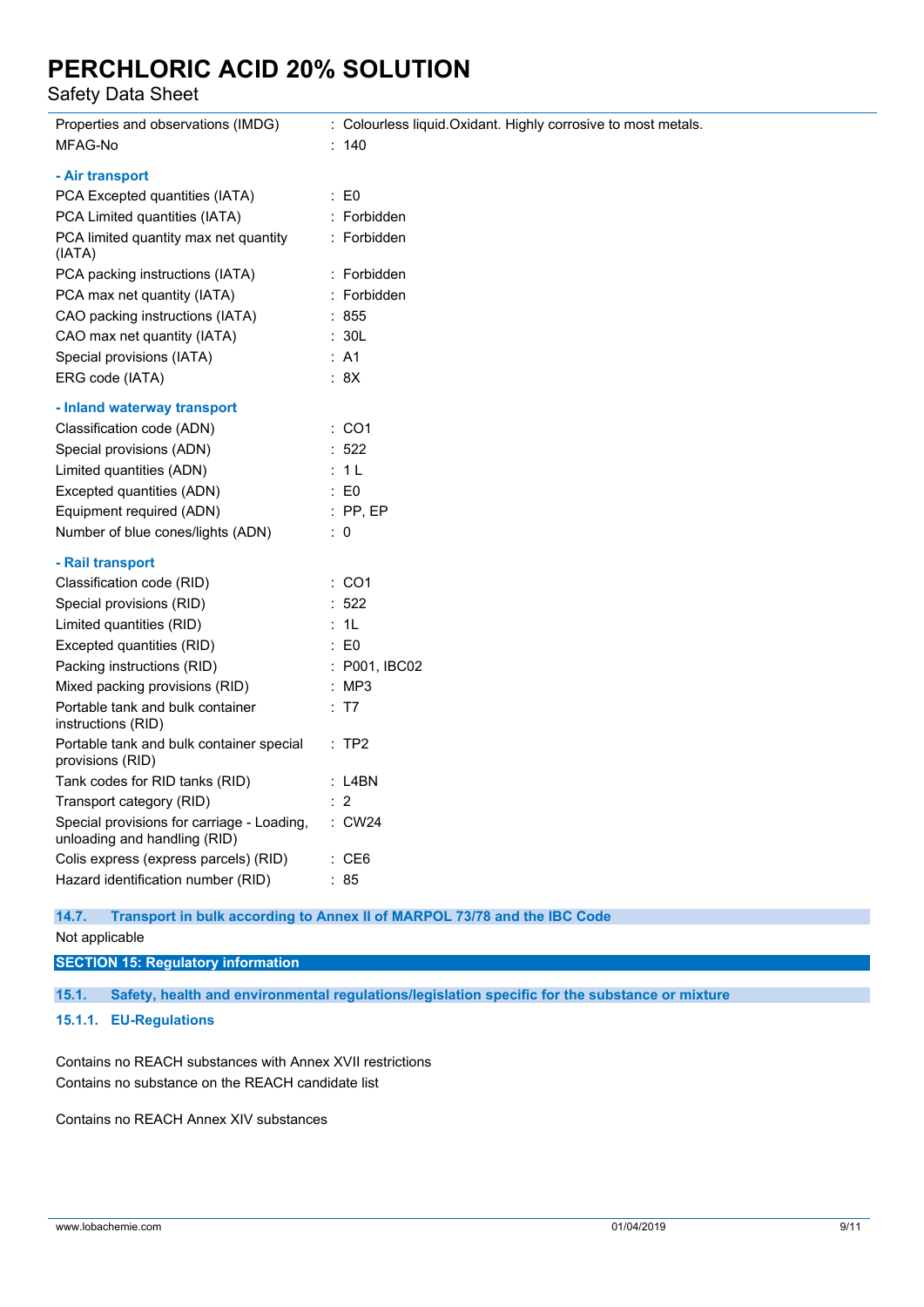**15.1.2. National regulations**

| Germanv |
|---------|
|         |

| Reference to AwSV                                                                       | : Water hazard class (WGK) 1, Slightly hazardous to water (Classification according to<br>AwSV, Annex 1) |
|-----------------------------------------------------------------------------------------|----------------------------------------------------------------------------------------------------------|
| 12th Ordinance Implementing the Federal<br>Immission Control Act - 12. BlmSchV          | : Is not subject of the 12. BlmSchV (Hazardous Incident Ordinance)                                       |
| <b>Netherlands</b>                                                                      |                                                                                                          |
| SZW-lijst van kankerverwekkende stoffen                                                 | : None of the components are listed                                                                      |
| SZW-lijst van mutagene stoffen                                                          | : None of the components are listed                                                                      |
| NIET-limitatieve lijst van voor de<br>voortplanting giftige stoffen – Borstvoeding      | : None of the components are listed                                                                      |
| NIET-limitatieve lijst van voor de<br>voortplanting giftige stoffen -<br>Vruchtbaarheid | : None of the components are listed                                                                      |
| NIET-limitatieve lijst van voor de<br>voortplanting giftige stoffen – Ontwikkeling      | : None of the components are listed                                                                      |
| <b>Denmark</b>                                                                          |                                                                                                          |
| Recommendations Danish Regulation                                                       | : Young people below the age of 18 years are not allowed to use the product                              |
|                                                                                         | Pregnant/breastfeeding women working with the product must not be in direct<br>contact with the product  |

**15.2. Chemical safety assessment**

No additional information available

#### **SECTION 16: Other information**

#### Full text of H- and EUH-statements:

| Acute Tox. 4 (Inhalation) | Acute toxicity (inhal.), Category 4                            |
|---------------------------|----------------------------------------------------------------|
| Acute Tox. 4 (Oral)       | Acute toxicity (oral), Category 4                              |
| Eye Dam. 1                | Serious eye damage/eye irritation, Category 1                  |
| Flam. Liq. 3              | Flammable liquids, Category 3                                  |
| Met. Corr. 1              | Corrosive to metals, Category 1                                |
| Ox. Lig. 2                | Oxidising Liquids, Category 2                                  |
| Skin Corr. 1A             | Skin corrosion/irritation, Category 1A                         |
| Skin Corr. 1B             | Skin corrosion/irritation, Category 1B                         |
| STOT RE <sub>2</sub>      | Specific target organ toxicity - Repeated exposure, Category 2 |
| H <sub>226</sub>          | Flammable liquid and vapour.                                   |
| H <sub>272</sub>          | May intensify fire; oxidiser.                                  |
| H <sub>290</sub>          | May be corrosive to metals.                                    |
| H302                      | Harmful if swallowed.                                          |
| H314                      | Causes severe skin burns and eye damage.                       |
| H318                      | Causes serious eye damage.                                     |
| H332                      | Harmful if inhaled.                                            |